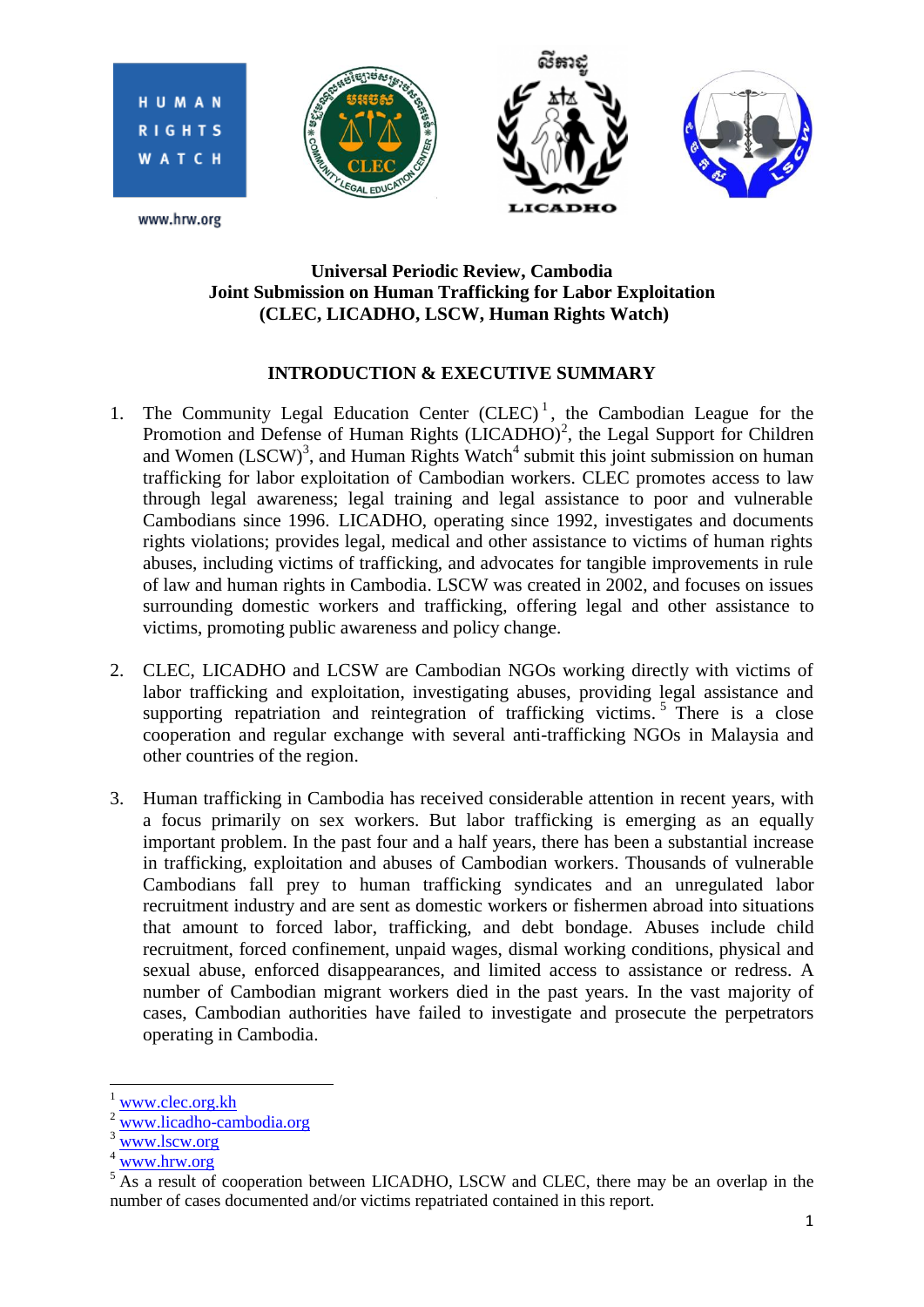# **BACKGROUND INFORMATION AND FRAMEWORK**

#### **International Obligations**

- 4. Cambodia has ratified the Convention on the Rights of the Child (CRC), the Convention on the Elimination of All Forms of Discrimination against Women (CEDAW) and the International Covenant on Civil and Political Rights (ICCPR), among others. Cambodia has also ratified all eight International Labour Organization (ILO) Core Labor Standards, the Palermo Protocol to Prevent, Suppress, and Punish Trafficking in Persons Especially Women and Children, and the Supplementary Convention on the Abolition of Slavery, the Slave Trade, and Institutions and Practices. Moreover, Cambodia has signed in 2004 the International Convention on the Protection of the Rights of All Migrant Workers and Members of their Families and, as a signatory, Cambodia has a general obligation under international law to refrain from acts which would defeat its object or purpose.
- 5. As parties to these treaties, as well as customary international law protections, Cambodia is obligated to protect the rights of Cambodian migrant workers, especially women and children, including against forced labor, forced confinement, exploitation, and human trafficking. For instance, Articles 1, 3 and 5 of the 2000 Protocol on Trafficking in Persons, especially Women and Children, which Cambodia ratified in 2007, provides that attempts to commit trafficking in persons, participation as an accomplice in trafficking in persons and organization or direction of other persons to commit trafficking in persons shall be criminalized.
- 6. Convention No. 189 Concerning Decent Work for Domestic Workers, adopted in June 2011 by the ILO, addresses the specific obligations of governments to protect domestic workers. Cambodia has yet to ratify Convention No. 189, which provides valuable guidance on issues such as establishing complaint mechanisms, ensuring substantial penalties for agencies that violate standards, and prohibitions on salary deductions for recruitment fees.
- 7. In 2004, Cambodia adopted the ASEAN Declaration against Trafficking in Persons, particularly Women and Children. In the same year, Cambodia committed to bi- and multilateral cooperation – with China, Laos, Myanmar, Thailand, and Vietnam – as well as government-NGO cooperation in responding to trafficking in persons under the framework of the Coordinated Mekong Ministerial Initiative against Trafficking (COMMIT). A Memorandum of Understanding with Malaysia on cooperation in efforts to combat trafficking remains unsigned.

### **Legislative & Constitutional framework**

- 8. The Labor Code of Cambodia (1997) prohibits forced labor, and Cambodia's Law on Suppression of Human Trafficking and Sexual Exploitation (2008) prohibits human trafficking.
- 9. On August 17, 2011, the Prime Minister signed the Sub-Decree on "the Management of the Sending of Cambodian Workers Abroad through Private Recruitment Agencies" ("Sub-Decree 190"). This supersedes Sub-Decree 57, which was enacted in 1997. Sub-Decree 190 is a failure in efforts to protect Cambodians who use recruitment agencies to work abroad.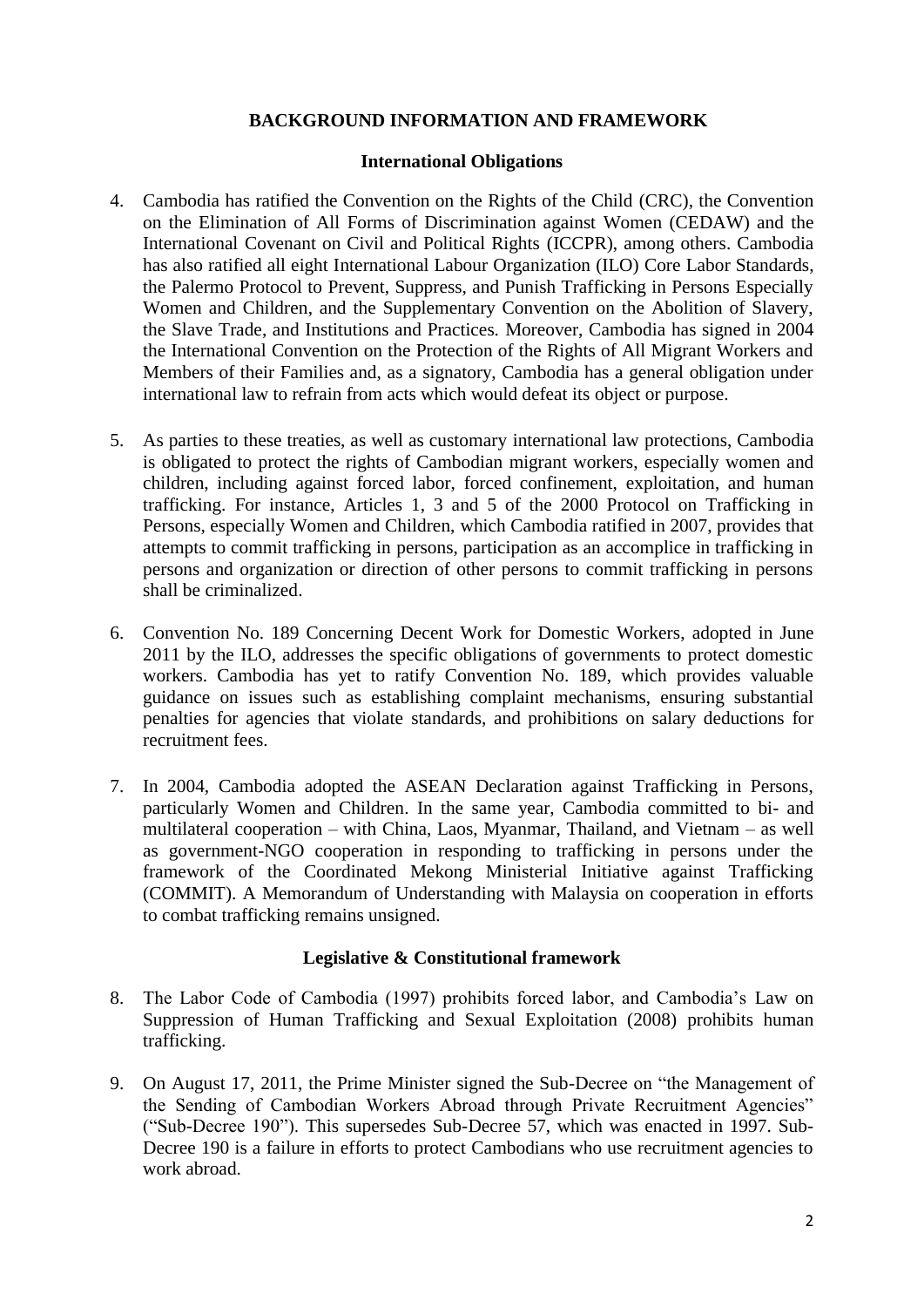- 10. Documented abuses such as near-systematic debt bondage upon recruitment, deaths inside pre-departure training centers, the recruitment of underage workers and subsequent falsification of documents, illegal detention of workers, confiscation of passports and contracts from the workers, and the failure to pay salaries are not addressed in the Sub-Decree 190. Worker protections, meanwhile, are vague, limited in scope, and in many cases less stringent than the 1997 Sub-Decree it superseded.
- 11. On October 15, 2011, amid increased media scrutiny and public pressure, Prime Minister Hun Sen signed a moratorium on the sending of women to Malaysia for domestic work. To date, the temporary ban remains in place, preventing more domestic workers from being trafficked through debt bondage by recruitment agencies or falling into abusive labour conditions in Malaysia. However, the Cambodian authorities have failed to prosecute the majority of documented offenders. Furthermore, it has not provided protection and support of domestic workers already working in Malaysia at the time of issuance of the ban, leaving Cambodian women vulnerable to further abuses and forced contract extensions. Recruitment agencies are seeking to lift the ban as soon as possible. Underlying problems, especially gaps in the regulation of Cambodian recruitment agencies as well legal protections and complaint and support mechanisms for victims have yet to be addressed.

### **Policy measures**

12. In December 2011, a National Plan of Action on the Suppression of Human Trafficking, Smuggling, Labour and Sexual Exploitation (STSLS) for 2011-2013 was adopted, in line with accepted recommendations under the previous UPR cycle. The plan designates responsibility among involved ministries, provides a basis for allocation of resources and identifies time-bound goals and objectives; however, to date there are serious gaps in the implementation of the measures.

### **PROMOTION AND PROTECTION OF HUMAN RIGHTS ON THE GROUND**

### **Trafficking of Cambodian Migrant Domestic Workers to Malaysia**

### *Abuses of Prospective Migrant Workers in Cambodia*

- 13. Prior to the ban on sending Cambodian domestic workers to Malaysia, announced in October 2011, prospective migrant workers suffered from a myriad of illegal activities and abuses in Cambodia due to weak regulation of private recruitment agencies and lack of law enforcement. Migrant workers were offered up-front loans and charged exorbitant processing fees, resulting in debt bondage. Girls and women were regularly confined in pre-departure training centers; children and young women below the 21 years minimum age under Malaysian law were recruited and identity documents forged.
- 14. Recruits were required to attend pre-departure training at centers run by the agencies before leaving for Malaysia, and in most occasions were illegally confined in such centers prior to their departure. The centers were generally overcrowded and conditions poor. Many girls and women fell seriously ill, and medical care was virtually nonexistent. Moreover, the women and/or their families accumulated debts through cash advances for "processing fees" and through "incentives" such as up-front loans, mobile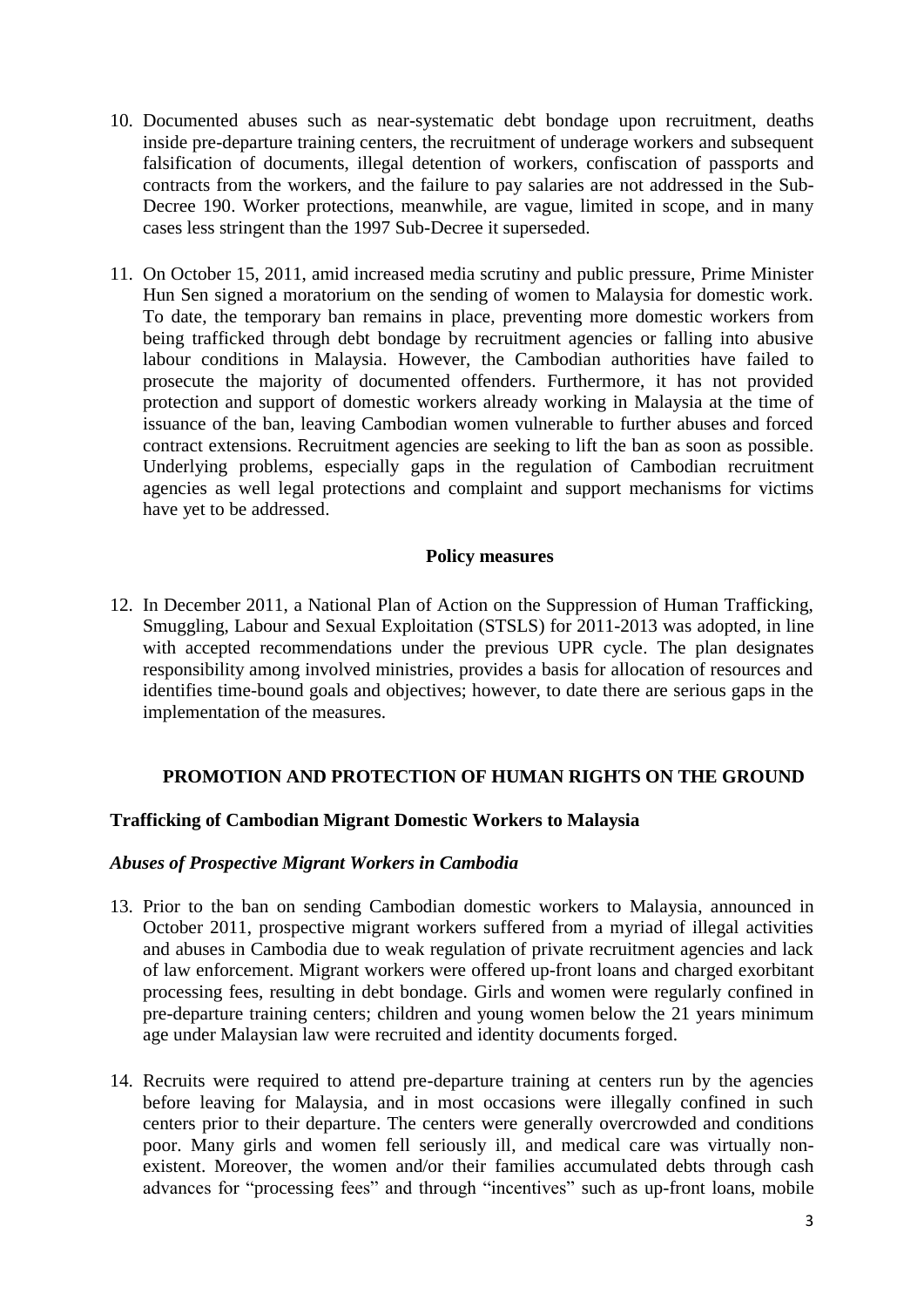phones or bags of rice, provided by the agencies upon recruitment. Women who changed their mind about migrating and wished to leave the center were prohibited from doing so unless they could repay the processing fees, loans and incentives. The agents often inflated the total cost, rendering repayment virtually impossible. Illegal detention or confinement is a criminal offence under Cambodia's Penal Code, and Cambodia's antitrafficking law includes enticement among methods of "unlawful removal of a person" that contributes to trafficking.

- From 2009 to 2011, LICADHO documented 29 cases of illegal detention at training centers in Cambodia, affecting 52 girls and women. Recruitment agencies demanded payments of up to US \$1,500 for their "release". Some women were subjected to forced labor during their confinement at the centers.
- During 2010 and 2011, CLEC facilitated the rescue of 115 girls and women from such conditions within training facilities.
- Out of 28 migrant workers interviewed by Human Rights Watch in 2011, all except one woman reported that they were forced to stay inside their recruitment center during their entire training period. Several workers reported that those who tried to run away from the training centers were brought back and detained in a separate room, and were sometimes beaten.
- Between July 2010 and February 2011, three workers died on the premises of training centers. In one case, the recruiting agents denied repeated requests by the worker's family to take her to a hospital for treatment. In the other two cases, the agency did not call family members until after the workers had died. No independent investigation has been conducted into the three deaths.
- In March 2011, one worker attempted to escape from a pre-departure center through a third-story window. She fell and sustained serious injuries. The worker had made multiple requests to leave the center so that she could see her children. All of the requests were denied.
- 15. Several labor agencies repeatedly recruited underage girls in violation of Cambodian law. Brokers and staff at recruitment centers falsified documents to list children as 18, the minimum legal age required in Cambodia to migrate for employment (under Malaysian law, the minimum legal age for recruitment into domestic work is 21).
	- Of the 193 migrant domestic workers abuse cases handled by LICADHO from 2009 until early 2013, 37 involved girls below the age of  $18 - in$  total 59 girls. The underage girls suffered from forced confinement in poor conditions in training centers in Cambodia, overwork and non-payment of salaries, beatings, torture, and rape in Malaysia.
	- Of the 216 cases handled by CLEC from 2010 until early 2013, 90 victims were girls below the age of 18.
	- A partner organization in Malaysia recently reported rescuing a 12-year-old Cambodian girl sent for domestic work, as well as a 15-year-old who arrived in Malaysia at the age of 14.
- 16. Recruitment agencies enjoy the backing of government officials both at the local and national levels. Some of the key players in the recruitment field are relatives of high ranking officials in charge of regulating or investigating abuses within this labour sector. Corrupt police and officials have been reluctant to investigate crimes and complicit in the illegal activities of the agencies, such as knowingly issuing passports with fake birthdates for underage girls. When the Cambodian Government announced a ban to sending workers to Malaysia, it failed to prosecute the majority of the perpetrators in Cambodia or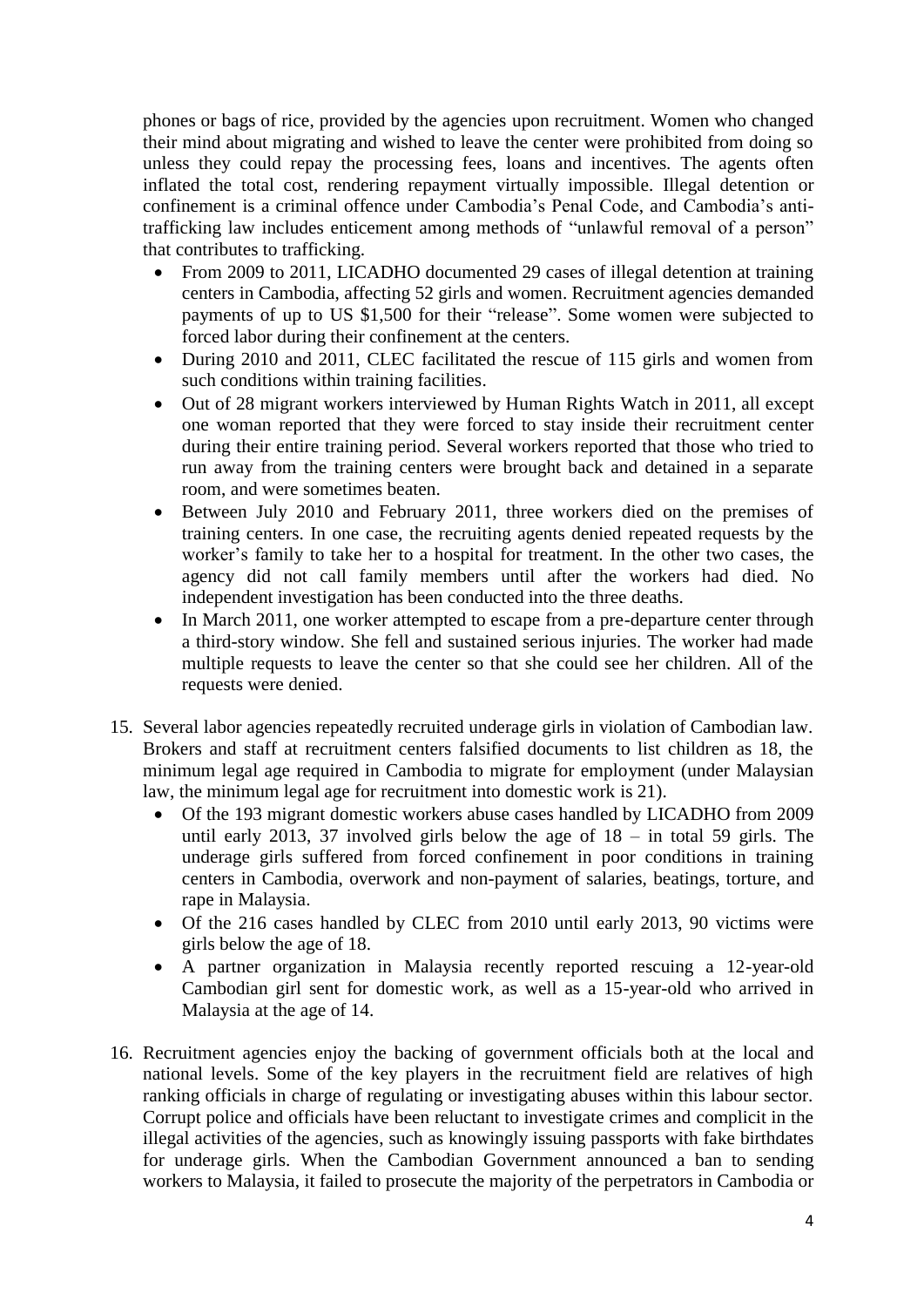making provisions for the repatriation of women already working in abusive environments in Malaysia. To date, only one Cambodian recruitment agency for domestic workers has been closed following an investigation by the government, and staffers at another two agencies were convicted, while more than 10 agencies involved in the trafficking of girls and women to Malaysia were never held accountable and remain in operation.

# *Rights Violations Affecting Domestic Workers in Malaysia*

- 17. Cambodian migrant domestic workers in Malaysia face poor living conditions, excessively long working hours, withholding of salary payments, food deprivation, physical, mental and sexual abuse, and even forced labor. A clear trend towards forcing contract extensions on Cambodian migrant workers is discernible, to make up for the absence of new arrivals from Cambodia. Extension work contracts are frequently being signed in private between the employer and the worker (i.e. with no Embassy or NGO present) and often under the direct threat that if a worker does not sign, she will not receive her salary. Employers are claiming that their workers have voluntarily signed the contract, but many workers claim they could not understand the contract. Often passports are withheld and women are threatened with physical violence or imprisonment if they attempt to escape. Many domestic workers have no opportunities to contact their relatives or NGOs and are forced to work for other employers, and hence go missing.
	- In 2012, LICADHO documented 90 cases of forced contract extensions, physical abuse and torture, disappearances or missing women, or women waiting for unpaid salaries in Malaysia, affecting a total of 153 girls and women. In 2011 and 2012, LICADHO has helped assist and/or repatriated some 250 Cambodian domestic workers from Malaysia, some with the help of LSCW and/or CLEC.
	- LSCW reports having dealt with 86 victims from 2010 to 2012, all subjected to violations of their human rights, such as forced contract extension, denial of payment and abuses.
	- From 2012 to May 2013, CLEC has provided assistance to 103 girls and women in cases of death, rape, physical and mental abuse, loss of contact, unpaid salaries, and forced contract extension.
	- In May 2012, a 23-year-old-woman died in Malaysia after being subjected to overwork, food deprivation, and torture by her employers. In October 2012, LICADHO documented the cases of two sisters, including one underage girl, who contacted relatives in Cambodia reporting torture and rape by two their employers.
- 18. Assistance to migrant domestic workers provided by the Cambodian Embassy in Malaysia is inconsistent, and protection is inadequate. There is a lack of staff and resources to deal with the complaints and cases. Moreover, there seems to be a lack of willingness to assist the victims. Embassy staff fails to provide much needed services such as repatriation or legal aid and the provision of lawyers. In several cases documented, the Embassy simply sent abused domestic workers back to their agents against their will, who in turn force the women to return to their employer, or send them to a second or third employer.
	- In 2011 Human Rights Watch found that the Embassy sent three rape survivors back to their recruiters. In one case, the recruiter eventually sent the rape victim back to the same employer who abused her. None of the three workers had access to any medical or psychological care after they were raped. The two other victims were forced to work against their will on the recruitment company premises.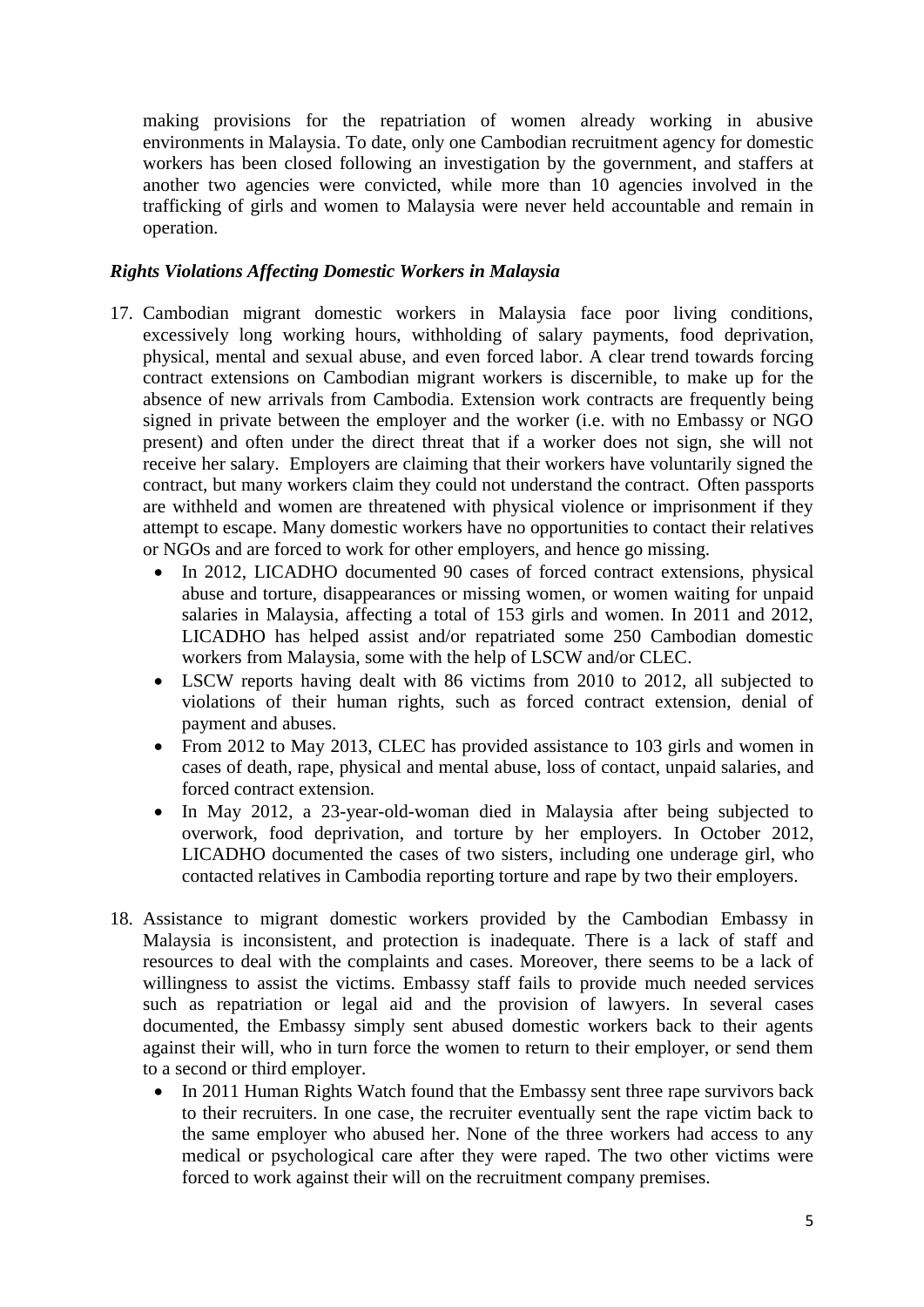- Human Rights Watch also received information that agents at times coerced women to exchange sexual favors for expediting repatriation to Cambodia.
- A domestic worker rescued in August 2011 by a Malaysian NGO from severe abuse by her employers decided to stay in Malaysia and testify during the prosecution of her former employers. The procedures took one year, during which the Cambodian Embassy offered no assistance at all. After she testified, the Embassy actively thwarted the return of the victim to Cambodia.
- 19. The Cambodian Government does not provide effective complaints and redress mechanisms and support services, like legal aid and psychosocial services, for returned domestic workers from Malaysia who have either suffered physical or sexual abuse, became victims of forced labor, or who have not been paid. It remains unclear what ministry is responsible for receiving the complaints of missing and returned migrant workers; implementing officers often refer the supporting NGO to file the complaint with another ministry, typically the Ministry of Interior (MOI). Therefore the majority of supporting NGOs file complaints to the Anti-Trafficking Police under the MOI for victim identification and to identify the responsible broker. Another challenge is jurisdiction in Cambodia for complaints about physical and emotional abuse that happened in Malaysia.

## **Trafficking of Cambodian fishermen & other migrant workers to Thailand and beyond**

- 20. The past four-and-a-half years saw a dramatic increase of Cambodian men to work in exploitative conditions on long-haul fishing trawlers in the South China Sea and off the coasts of Africa. Thousands Cambodian boys and men are affected. Some are lured by Cambodian labor agencies; others are trafficked by brokers and crime syndicates. The victims are kept at sea for months and sometimes years, working 20-hour days without pay, adequate food, or freedom to leave. At the hands of the boat crew, they are often subjected to physical abuse, like beating, torture and drugging. Several Cambodian fishermen have been killed by the crew or died during attempts to escape by swimming to shore.
	- In the past four-and-a-half years, LICADHO documented rights abuses of 350 trafficked Cambodian fishermen. In 2011 and 2012, LICADHO helped repatriate more than 235 fishermen, most of whom fled their boats off the coast of Malaysia and Indonesia. The victims reported slave-like labor conditions and horrific abuses aboard the fishing boats.
	- During the same period, CLEC has documented rights abuses of 69 trafficked fishermen and repatriated 34 victims from similar conditions.
- 21. Cambodian men, mostly the rural poor, are lured by brokers with the promise of betterpaying jobs in factories or on farms in neighboring Thailand. Upon arrival in Thailand, however, the victims are sold to boat owners and forced to work as fishermen in the South China Sea or further away.
- 22. The Cambodian recruitment office of the South African-owned Giant Ocean International Fishery Co. Ltd. is responsible for sending nearly 1,000 Cambodian men into exploitative work conditions on fishing boats. The recruitment agency promised lucrative work in Malaysia, Thailand, Japan, but almost none of the Cambodians who were recruited by Giant Ocean were sent to the country identified in the contract. Indeed, most were sent to different countries and even to countries as far away as South Africa, Senegal, and Mauritius. Since the discover in March 2012 of the Giant Ocean, Cambodian NGOs and UN agencies have witnessed a steady increase in the number of victims repatriated back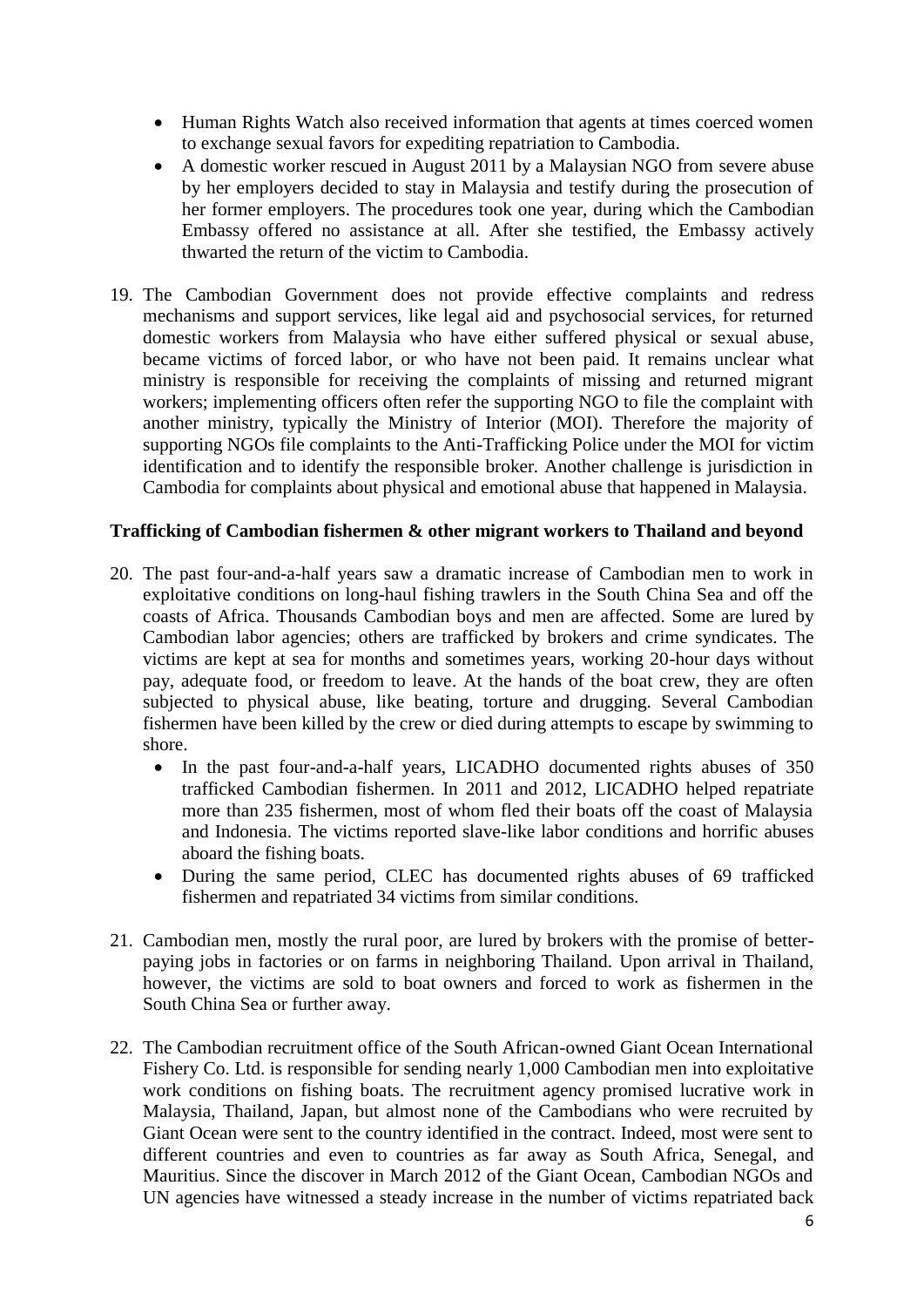to Cambodia. Their tragic stories reveal a systematic pattern of deception and abuse. In August 2012, a victim of Giant Ocean provided key pieces of documentary evidence which linked Giant Ocean to the Singaporean agency Step-Up Marine Enterprise, which was allegedly been involved in the illegal recruiting and trafficking of fishermen since 1987.

- In 2012, CLEC facilitated the repatriation of 19 Giant Ocean victims.
- In the same year, LICADHO documented six cases involving 13 Cambodian men trafficked to work as fishermen by Giant Ocean. The men were subjected to unpaid labor, food deprivation, torture and beatings.
- From December 2011 to early 2013, LSCW has represented in court 44 victims of Giant Ocean.
- 23. In 2012, Giant Ocean was accused of illegally sending workers to China after former workers and their relatives filed complaints. Soon afterwards, the recruitment office in Phnom Penh closed and the head of the recruitment office, Lin Yun Shin, went into hiding. On May 10, 2013, Lin Yu Shin was arrested in Siem Reap on charges of human trafficking. Her husband, the co-owner of Giant Ocean, remains at large.
	- Since the closure of Giant Ocean in early 2012, CLEC has received 36 distinct complaints from both relatives of missing men and fishermen trapped overseas.
- 24. Reintegration in Cambodia after forced labor on fishing boats is particularly difficult. There are significant mental health issues to cope with upon return but there is a neartotal absence of social and mental health services available for men.

#### **Trafficking of workers in other industries**

- 25. In 2012 and 2013, CLEC and LICADHO began investigating an increasing number of cases of exploitation and abuse of Cambodian workers sent to construction sites and in factories in Thailand by Cambodian recruitment agencies. Some of the agencies used to be involved in sending domestic workers to Malaysia prior to ban in 2011. Furthermore, anti-trafficking NGOs in Malaysia reported frequent abuses of Cambodian migrant workers in construction, factories, and service industries.
	- In February 2013, LICADHO recorded five cases of trafficking to construction sites and factories in Thailand. All of the eight victims were sent by Cambodian recruitment agencies. Abuses included overwork, food deprivation, physical abuse, and disappearance. In two cases the workers were asked to pay US \$600 for the right to return to Cambodia. One of the victims was below 18 years of age.
	- Since 2012, CLEC has documented rights abuses of 1,690 Cambodian victims from the seafood processing and construction industries in Thailand. CLEC facilitated the repatriation of 745 victims from situations of severe debt-bondage, illegal confinement and violent imprisonment whilst improving working conditions, erasing debts and returning documents for 940 victims.
- 26. Further, newly emerging in 2012 were cases of trafficking to China involving forced labor in Chinese garment and laundry factories and forced marriage. CLEC facilitated the repatriation of 14 of the 16 Cambodian victims identified.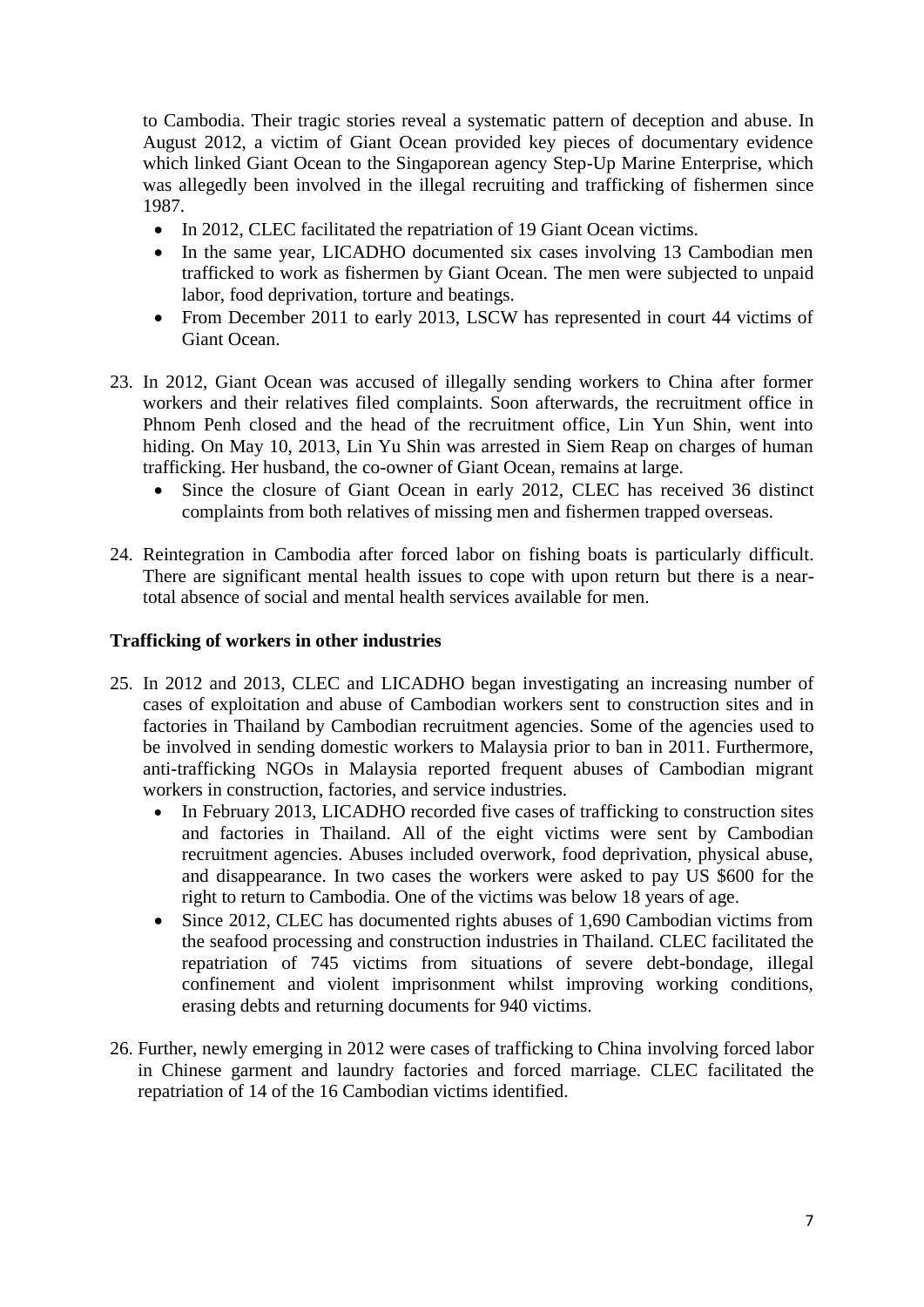#### **RECOMMENDATIONS**

*Recommendation 1*: We urge the Cambodian Government to immediately ratify ILO Convention No. 189 on Decent Work for Domestic Workers and to bring national laws and enforcement into alignment.

*Recommendation 2*: We urge the Cambodian Government to immediately ratify ILO Convention No. 181 on Private Employment Agencies and to fully implement its provision concerning the prohibition of private employment agencies to charge directly or indirectly any fees or costs to workers.

*Recommendation 3:* Cambodia should develop and enforce new legislation that properly regulates recruitment agencies and provides tangible safeguards for migrant workers. The process of drafting the new law should be transparent and involve meaningful consultation with relevant civil society groups.

*Recommendation 4*: The moratorium on export of labor to Malaysia should be upheld until a Memorandum of Understanding between Cambodia and Malaysia is signed that guarantees full protection of Cambodian workers' basic rights as well as proper domestic legislation to protect against recruitment agencies' abuses.

*Recommendation 5:* The Cambodian Government should clarify which ministry in Cambodia is responsible for receiving cases of labor exploitation of domestic workers in Malaysia. The Ministry of Interior, Ministry of Labour, and Ministry of Foreign Affairs are said to be the primary ministries that complaints are filed with but there is a lack of clarity about which actually has the responsibility to deal with the complaints. There should be an agreed allocation of duties among key Cambodian ministries so that it is clear to whom complaints from domestic workers should be addressed.

*Recommendation 6*: The Cambodian Government should investigate seriously and thoroughly violations of Cambodian migrant workers' rights by Cambodian recruitment agencies and their allies and bring all those responsible to justice. In particular, all persons responsible for illegal activities linked to the Giant Ocean Recruitment Company should be identified and appropriately prosecuted to the full extent of the law.

*Recommendation 7*: We urge the Cambodian Government to strengthen the capacities and willingness of the Cambodian Embassy in Malaysia to improve screening to identify victims of abuse and provide adequate services such as legal aid and cost-free repatriation.

*Recommendation 8:* The Cambodian Ministry of Foreign Affairs should call for the Cambodian Embassy in Malaysia to suspend extending passports and Certificates of Identification until there are clearer mechanisms in place to ensure the free and fully informed consent of Cambodian domestic workers who are signing extension contracts. Such clearer mechanisms should include a request the physical presence of a domestic worker at the Embassy in order to extend that worker's passport or Certificate of Identification, as well as that the Cambodian Embassy staff in Malaysia privately interview all Cambodian domestic workers seeking extension of work contracts in order to minimize the opportunity for duress by the employer and to identify any potential abuse of the worker.

*Recommendation 9:* The Cambodian Government should ensure that victims of labor trafficking have effective access to redress, legal remedies and psychosocial support services.